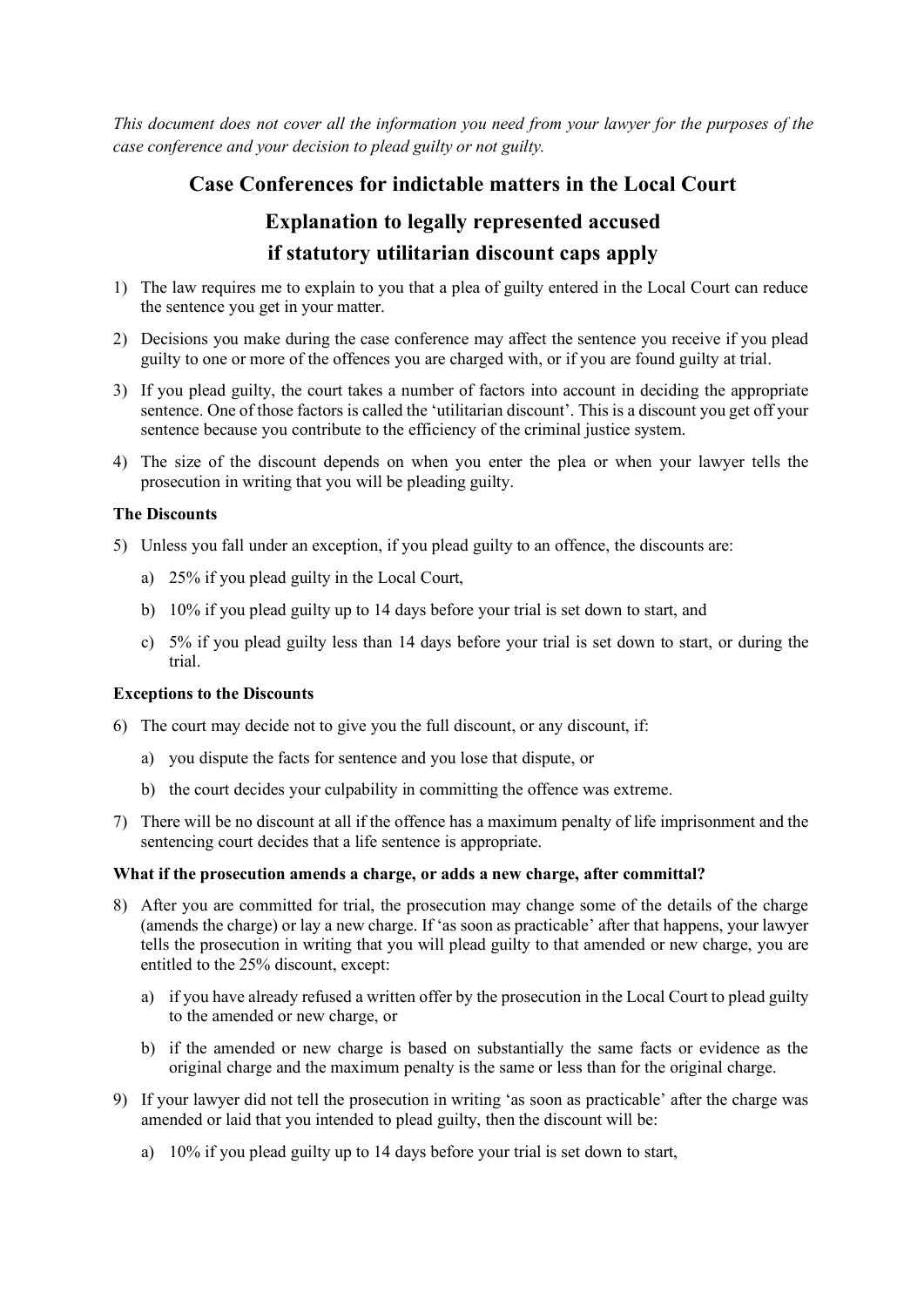b) 5% if you plead guilty less than 14 days before your trial is set down to start, or during the trial.

#### **What if the prosecution rejects an offer by you to plead guilty to a different offence than the one charged, and at trial you are found guilty of that different offence?**

10) The discount will be 25% if:

- a) when you are in the Local Court, your lawyer tells the prosecution in writing that you will plead guilty to an offence which is different to the one charged,
- b) the prosecution rejects your offer, and later you are found guilty of that different offence at trial, or an offence that is reasonably the same as the different offence (because the facts are capable of constituting the different offence and the maximum penalty is the same or less than the different offence), and
- c) you did not withdraw the offer before being convicted of the different offence.
- 11) The discount will be 10% if your lawyer tells the prosecution in writing that you will plead guilty to the different offence after you are committed for trial and up to 14 days before your trial is set down to start.
- 12) The discount will be 5% for a plea of guilty, if your lawyer tells the prosecution in writing that you will plead guilty to the different offence less than 14 days before your trial is set down to start, or during the trial.

#### **What if the prosecution rejects an offer by you to plead guilty to a different offence from the one charged and later accepts the offer?**

13) The discount will be 25% if:

- a) when you are in the Local Court, your lawyer tells the prosecution in writing that you will plead guilty to an offence which is different than the one charged,
- b) the prosecution rejects your offer but later changes its mind and accepts the offer, and
- c) you do not withdraw the offer to plead guilty to the different offence.
- 14) The discount will be 10% if you offer to plead guilty to the different offence after you are committed for trial and up to 14 days before your trial is set down to start, and the prosecution later accepts the offer.
- 15) The discount will be 5% if you make an offer to plead guilty to the different offence less than 14 days before your trial is set down to start or during the trial, and the prosecution later accepts the offer.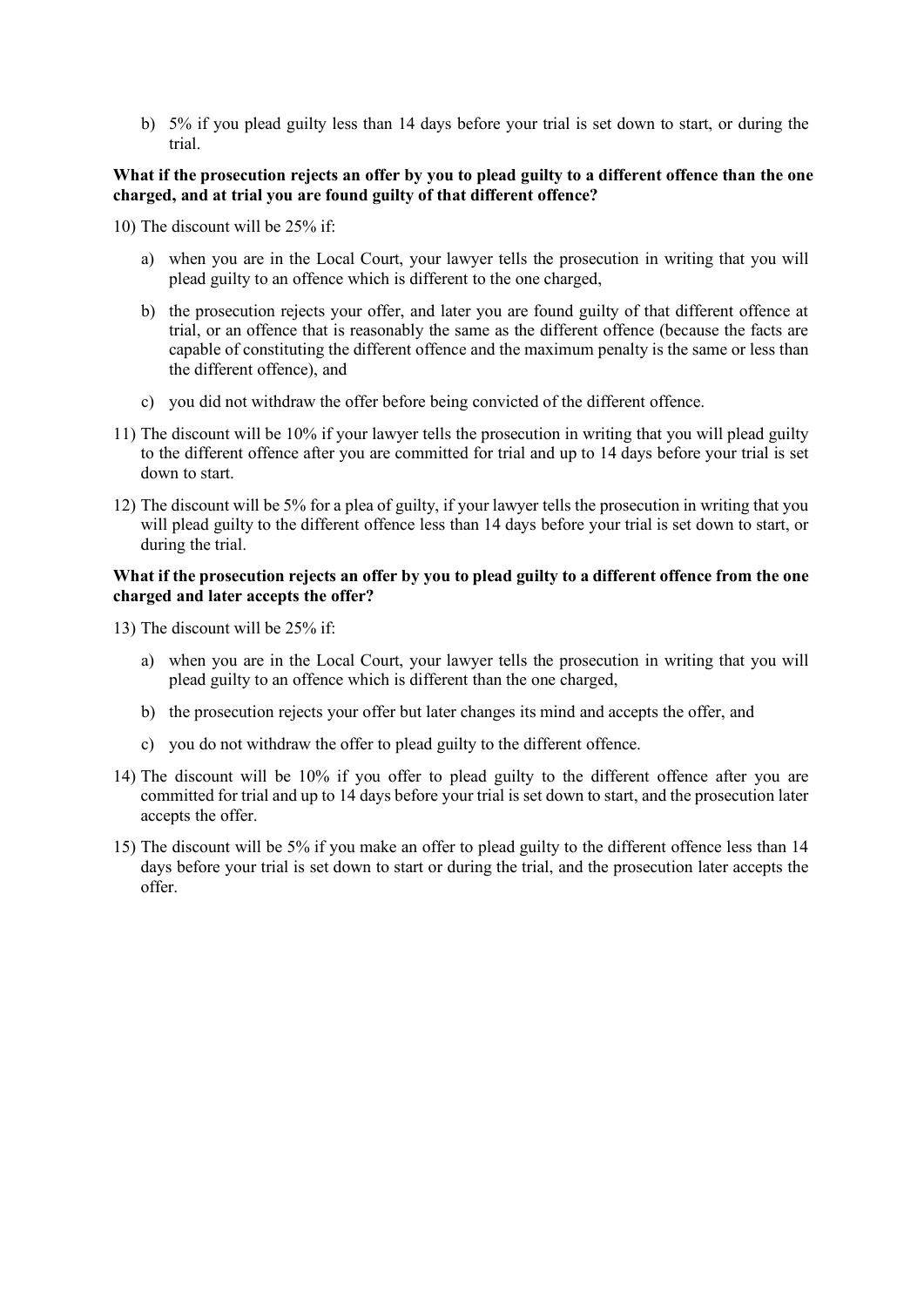#### **s.72(2)(b): The penalties applicable to the offences certified in the charge certificate and to any other offences the subject of offers made by the accused or the prosecutor in the committal proceedings**

16. The penalties applicable to the offences certified in the charge certificate are:

*[Add offences certified and applicable penalties].*

17. The penalties applicable to the offences the subject of offers made by the accused during committal proceedings are:

*[Add offences offered by the accused and applicable penalties].*

18. The penalties applicable to the offences the subject of offers made by the prosecutor in the committal proceedings are:

*[Add offences offered by the prosecutor and applicable penalties].*

#### **s.72(2)(c): The effect on the applicable penalty if the accused person were to plead guilty to an offence at different stages of proceedings for the offence**

- 19. The effect on the penalty for the offences certified, or offered as set out above, if the accused person were to plead guilty, in accordance with the effect of the scheme concerning sentencing discounts is:
	- a) Offence/s charged: *[List offences and applicable maximum penalty, standard non-parole period]*
		- i) Plea of guilty to offence/s charged, entered prior to committal from the Local Court: *[Add relevant discount]*
		- ii) Offer to plead guilty to offence/s charged, 14 days prior to trial: *[Add relevant discount*];
		- iii) Plea of guilty entered thereafter: *[Add relevant discount].*
	- b) Offence/s offered by the prosecution: *[List offences offered by prosecutor, and applicable maximum penalty, standard non-parole period]*
		- i) Plea of guilty to offence/s offered by prosecutor, entered prior to committal from the Local Court: *[Add relevant discount]*
		- ii) Offer to plead guilty to offence/s offered by prosecutor, 14 days prior to trial: *[Add relevant discount]*;
		- iii) Plea of guilty thereafter to offence offered by prosecutor: *[Add relevant discount]*.
	- c) Offences offered by the accused person: *[List offences offered by accused person, and applicable maximum penalty, standard non-parole period]*
		- i) Plea of guilty to offence/s offered by accused person, entered prior to committal from the Local Court: *[Add relevant discount]*
		- ii) Offer to plead guilty to offence/s offered by accused person, 14 days prior to trial: *[Add relevant discount]*;
		- iii) Plea of guilty thereafter to offence offered by accused person: *[Add relevant discount]*.